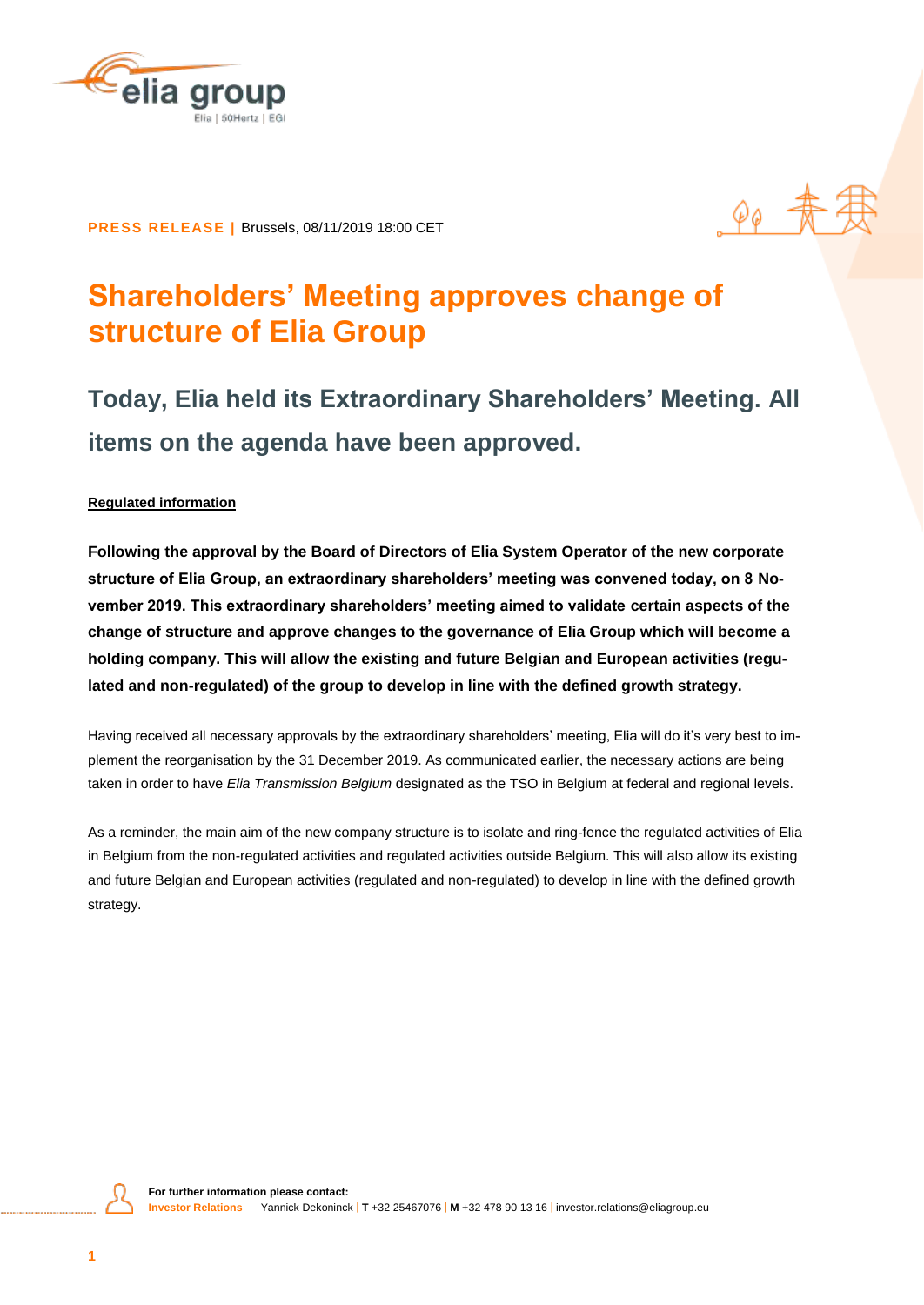

#### **New corporate structure of Elia Group**